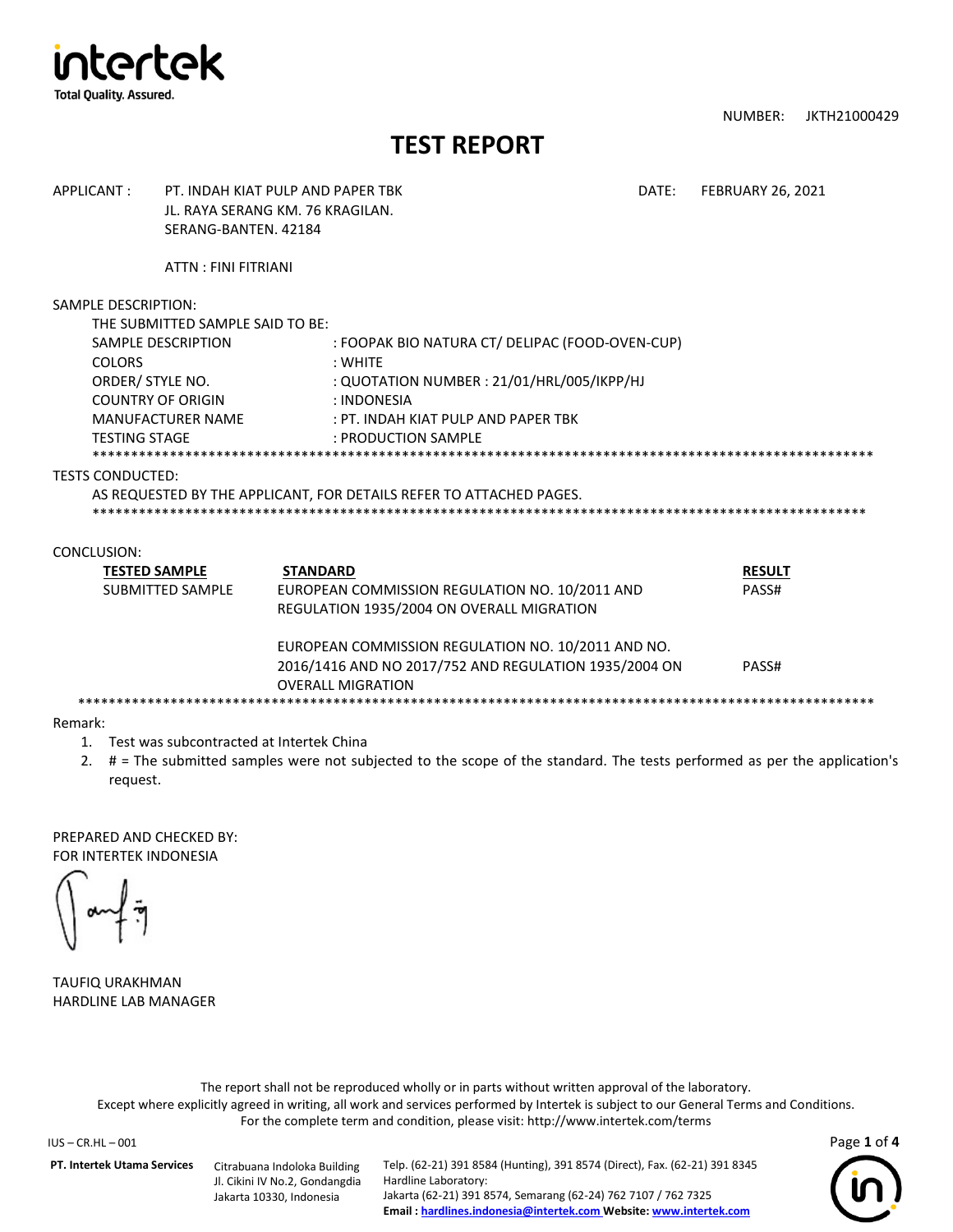

Tests Conducted:

1 Overall Migration Test on Modified Polyphenylene Oxide (MPPO)

With reference to Commission Regulation (EU) No. 10/2011 and EN 1186- 13:2002.

Test condition :

| Tested    | Food        | Time (Hour) | Temperature |
|-----------|-------------|-------------|-------------|
| Component | Simulant    |             | ٬۰۵         |
| Ŧ.        | <b>MPPO</b> |             | つつに         |

| Test Item   | Result | <b>Units</b>       | D.L. | <b>Limits</b> |  |
|-------------|--------|--------------------|------|---------------|--|
|             |        |                    |      |               |  |
| <b>MPPO</b> |        | mg/dm <sup>2</sup> |      | 10            |  |

Remarks:

D.L. = Detection Limit As per client's request, the above condition and food simulant were used for the test.

The limit was quoted from Commission Regulation (EU) No. 10/2011 for reference only.

Tested Component(s): See component list in the last section of this report

## 2 Overall Migration Test

As per Commission Regulation (EU) No. 10/2011 and its amendments.

Test condition :

| Tested<br>component        | Food simulant           |                      | Time(hour)         | Temperature(°C) |      |       |
|----------------------------|-------------------------|----------------------|--------------------|-----------------|------|-------|
|                            |                         | $10\%$ (v/v) Ethanol | 4                  | 100             |      |       |
| (1)                        | 3% (w/v) Acetic<br>acid |                      | 4                  | 100             |      |       |
|                            |                         | 95%(v/v) Ethanol     | 4                  |                 | 60   |       |
| <b>Test Item</b>           |                         | Result               | <b>Units</b>       |                 | D.L. | Limit |
|                            |                         |                      |                    |                 |      |       |
| 10% (v/v) Ethanol          |                         | <b>ND</b>            | mg/dm <sup>2</sup> |                 | 1    | 10    |
| 3% (w/v) Acetic<br>acid    |                         | 5                    | mg/dm <sup>2</sup> |                 | 1    | 10    |
| $95\%$ (v/v) Ethanol<br>ND |                         | mg/dm <sup>2</sup>   |                    | 1               | 10   |       |

The report shall not be reproduced wholly or in parts without written approval of the laboratory.

Except where explicitly agreed in writing, all work and services performed by Intertek is subject to our General Terms and Conditions. For the complete term and condition, please visit: http://www.intertek.com/terms

IUS – CR.HL – 001 Page **2** of **4**

**PT. Intertek Utama Services** Citrabuana Indoloka Building

Jl. Cikini IV No.2, Gondangdia Jakarta 10330, Indonesia

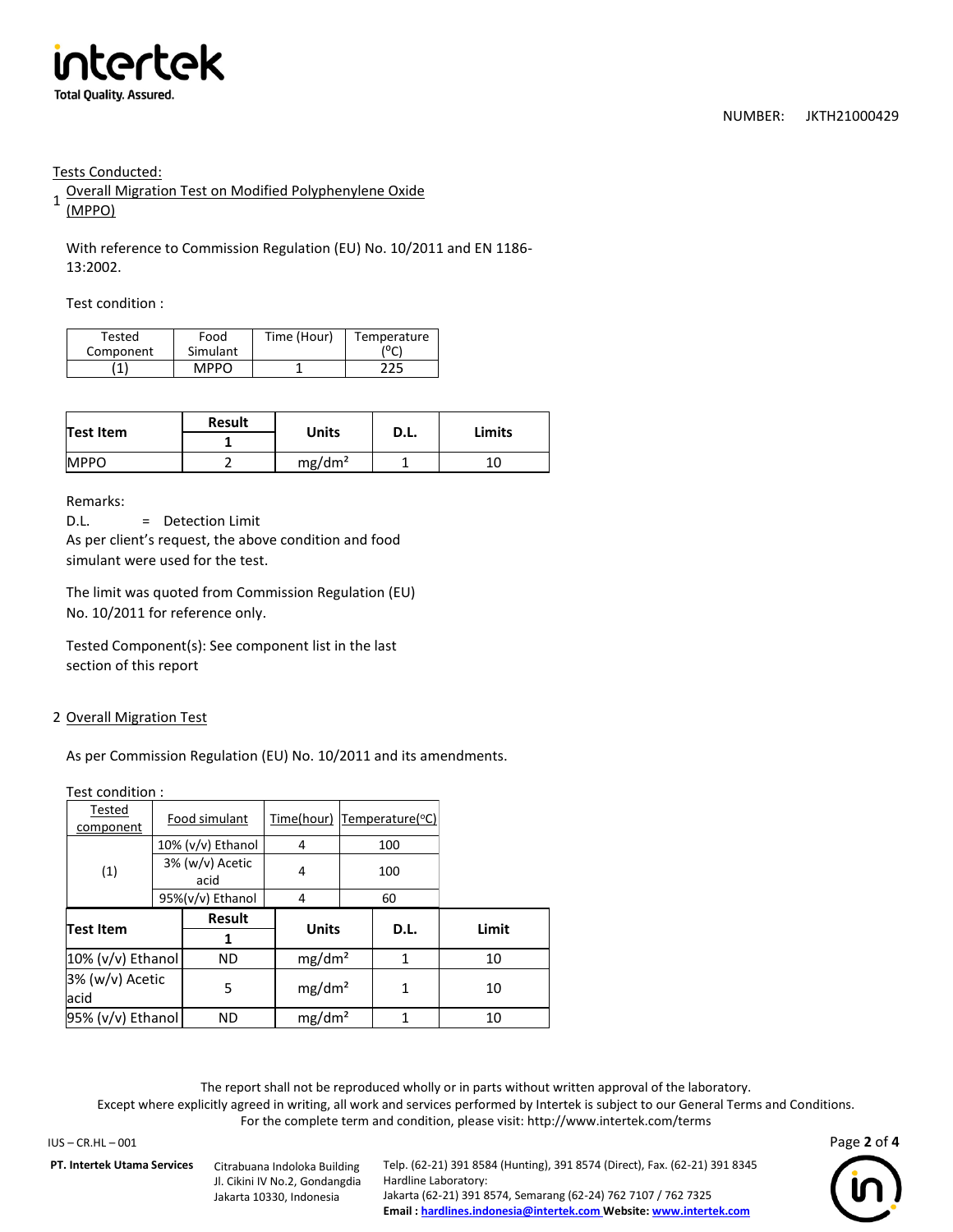

NUMBER: JKTH21000429

Remarks: D.L. = Detection Limit ND = Not detected

As per client's request, the above condition and food simulant were used for the test.

Ratio of food contact surface area to volume of component (1) used to establish the compliance of material or article =  $1 \text{ dm}^2$  : 100 mL.

Tested Component(s): See component list in the last section of this report

## **Component List**

| No.               | <b>Test Component Description(s)</b> |
|-------------------|--------------------------------------|
| $\sqrt{4}$<br>. . | Beige paper.                         |

| Date Sample Received  | : February 8, 2021                      |  |  |
|-----------------------|-----------------------------------------|--|--|
| <b>Testing Period</b> | : February 8, 2021 to February 26, 2021 |  |  |
|                       |                                         |  |  |

END OF REPORT

*This report is made solely on the basis of your instructions and/or information and materials supplied by you. It is not intended to be a recommendation for any particular course of action. Intertek does not accept a duty of care or any other responsibility to any person other than the Client in respect of this report and only accepts liability to the Client insofar as is expressly contained in the terms and conditions governing Intertek's provision of services to you. Intertek makes no warranties or representations either express or implied*  with respect to this report save as provided for in those terms and conditions. We have aimed to conduct the Review on a diligent and *careful basis and we do not accept any liability to you for any loss arising out of or in connection with this report, in contract, tort, by statute or otherwise, except in the event of our gross negligence or wilful misconduct.*

*WS/DN/RT/IS/AD*

The report shall not be reproduced wholly or in parts without written approval of the laboratory. Except where explicitly agreed in writing, all work and services performed by Intertek is subject to our General Terms and Conditions. For the complete term and condition, please visit: http://www.intertek.com/terms

IUS – CR.HL – 001 Page **3** of **4**

**PT. Intertek Utama Services** Citrabuana Indoloka Building

Jl. Cikini IV No.2, Gondangdia Jakarta 10330, Indonesia